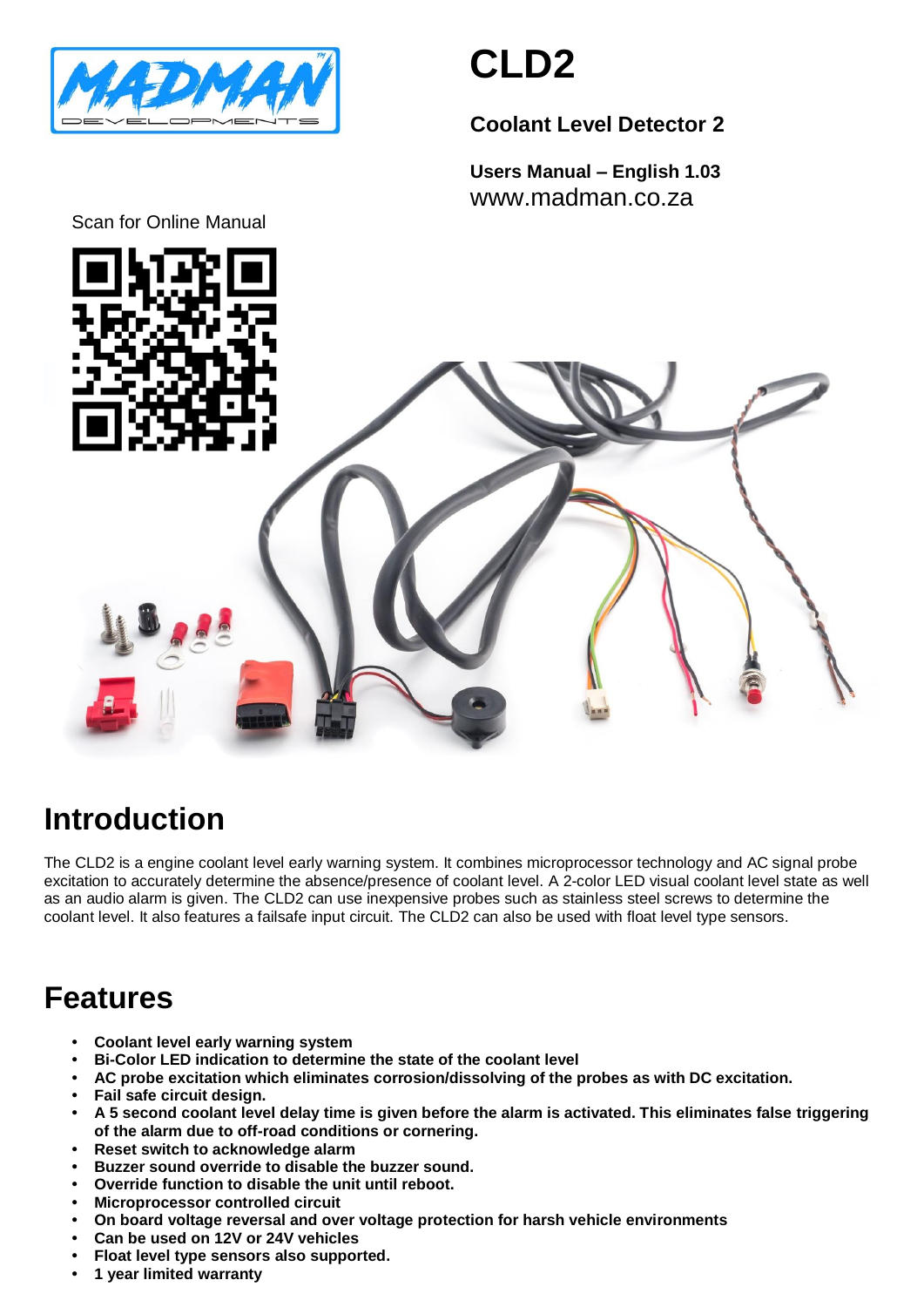## **1 Installation**

Connect the CLD2 unit as indicated in the following diagram.

#### **Mounting the Level Sensor:**

There are two basic methods of sensing the coolant level, either with the included self tapping screws screwed into the coolant bottle or by using a separately supplied level sensing plug.

#### Self Tapping Screws Option:



#### Level Sensing Plugs:



These plugs are available in different thread sizes to suit coolant plugs or bleed screws originally fitted to engines.

1/2BSP, M6x1, M10x1, M12x14tpi, others on request.

**Currently to suit Land Rover Tdi, Td5, V8 and TdV6**

#### **Mounting of the Switch and Led:**

The LED holder requires a neat 8mm hole in a panel. Push the LED holder in from the front. Look at the LED, it has 3 legs, the shorter of the two outer legs corresponds to a tiny flat side on the rim of the LED, This pin must line up with the GREEN wire on the 3way connector.

Push the white 3 way connector onto the LED legs carefully and push the LED into the LED holder from the back of the panel.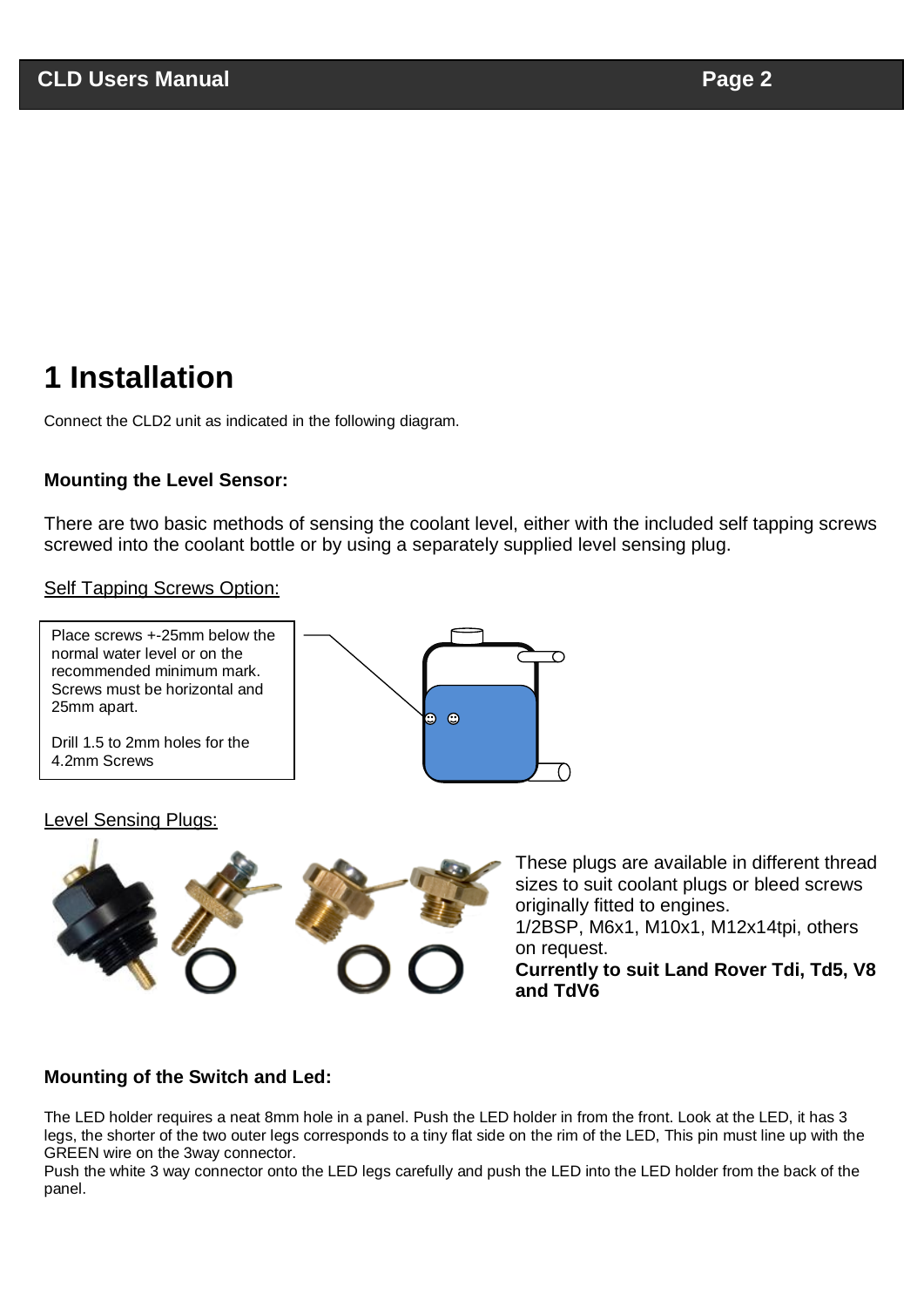The switch requires a 7mm hole, inserted and screwed in from the back of the panel. Push the button onto the switch spindle until it clicks on.

#### **Wiring:**



**Red:** 8 to 30Vdc (switched power), Use the cable joiner to Tee into a positive ignition wire.

**Black:** Ground (-ve) – Use the 6mm round lug to earth the wire where suitable.

**Green/Black/Orange** 3 way plug – Bi-Color LED.

**Yellow/Black** – Reset switch.

**Sleeved and Twisted Brown/Black** – **Brown:** Coolant level tank high probe, **Black:** Coolant level tank low probe. If you are using a level sensing plug, fit the **Brown** wire to the tag on the plug and the **Black** wire to the engine block as near as is possible to the level sensing plug.



#### **LED indication:**

Green: Coolant level ok Flashing Red: Coolant level alarm (Not yet acknowledge by the reset switch) Solid Red: Coolant level alarm (Acknowledged by the reset switch) Flashing Green / Red: Override – Unit is disabled completely and is NOT monitoring coolant level.

#### **Turning the sound on or off**: